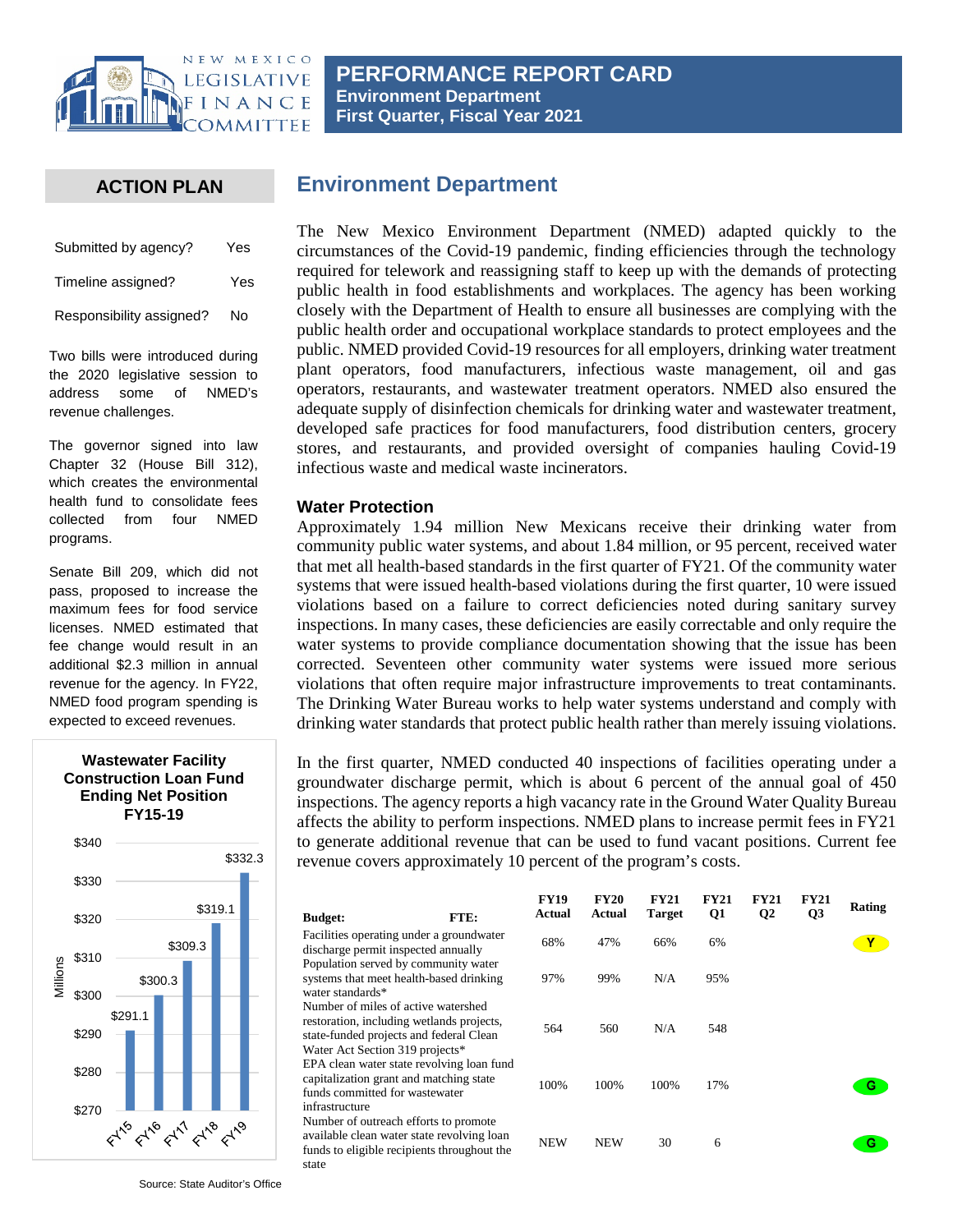

**PERFORMANCE REPORT CARD Environment Department First Quarter, Fiscal Year 2021**



#### **Resource Protection**

There are 3,085 underground storage tank systems at 1,154 regulated facilities across the state, of which 103 have outstanding violations that can threaten groundwater. New Mexico's compliance rate is above the national average of 70 percent. Due to the Covid-19 pandemic, only 61 inspections were conducted in the first quarter of FY21, compared with 159 inspections in the first quarter of FY20. Twenty-four solid waste or medical facilities were inspected in the first quarter of FY21 and two municipal landfills were cited for two or more substantial violations, resulting in an 8 percent noncompliance rate.

 $G$ 

The department has identified 75 large quantity hazardous waste generators (LQGs) in the state, seven of which were inspected during the first quarter of FY21; none were in compliance with permit requirements. When the Hazardous Waste Bureau finds an LQG in violation of regulations, it issues enforcement actions requiring compliance and will seek monetary penalties based on the nature of the violations.

| <b>Budget:</b>                                                                                                 | FTE: | <b>FY19</b><br>Actual | <b>FY20</b><br>Actual | <b>FY21</b><br><b>Target</b> | <b>FY21</b><br>Q1 | <b>FY21</b><br>Q <sub>2</sub> | <b>FY21</b><br>Q3 | Rating |
|----------------------------------------------------------------------------------------------------------------|------|-----------------------|-----------------------|------------------------------|-------------------|-------------------------------|-------------------|--------|
| Large quantity hazardous waste generators<br>inspected and in compliance,<br>cumulatively*                     |      | 39%                   | 25%                   | N/A                          | 0%                |                               |                   | G      |
| Underground storage tank facilities<br>compliant with release prevention and<br>release detection requirements |      | 86%                   | 83%                   | 90%                          | 91%               |                               |                   | G      |
| Solid waste facilities and infectious waste<br>generators not in compliance with solid<br>waste rules          |      | 5%                    | 5%                    | 5%                           | 8%                |                               |                   | Υ      |
| Percent of obligated corrective action<br>funds expended                                                       |      | 14%                   | 10%                   | N/A                          | 18%               |                               |                   |        |
| <b>Program Rating</b>                                                                                          |      |                       |                       |                              |                   |                               |                   | G      |

### **Environmental Protection**

The Environmental Protection Division, through its Food Program and Occupational Health and Safety Bureau (OHSB), has been heavily involved in managing the Covid-19 public health emergency. The Food Program is responsible for protecting employees, consumers, and the public from adverse health and safety conditions in food establishments, and thus enforces statewide restrictions on indoor dining per public health orders and provides guidance to food establishments on safely operating during the pandemic. OHSB is responsible for protecting employees of private industry and state, county, and city governments from workplace hazards. As a result, OHSB leads the majority of the state's rapid responses, which ensure employers are following proper safety precautions to prevent the transmission of Covid-19 within their workplaces. NMED conducted 1,070 rapid responses in the first quarter of FY21.

So far in FY21, 95 percent of restaurant and food manufacturer priority violations were corrected within the timeframes specified by the Environmental Health Bureau. Priority violations indicate the highest level of risk for foodborne illness. The Bureau has been



A brownfield is a property whose expansion, redevelopment, or reuse may be complicated by the presence or potential presence of a hazardous substance, pollutant, or contaminant.

> Source: Environmental Council of the States

The Petroleum Storage Tank Bureau is increasing outreach and assistance to the regulated community to help improve compliance with regulatory requirements for underground storage tanks. Staff report that tank owners may still be learning about new regulations that were passed in 2018.

There are an estimated 930 leaking petroleum storage tanks throughout New Mexico that require and are in various stages of corrective action and are potentially eligible for reimbursement from the corrective action fund.